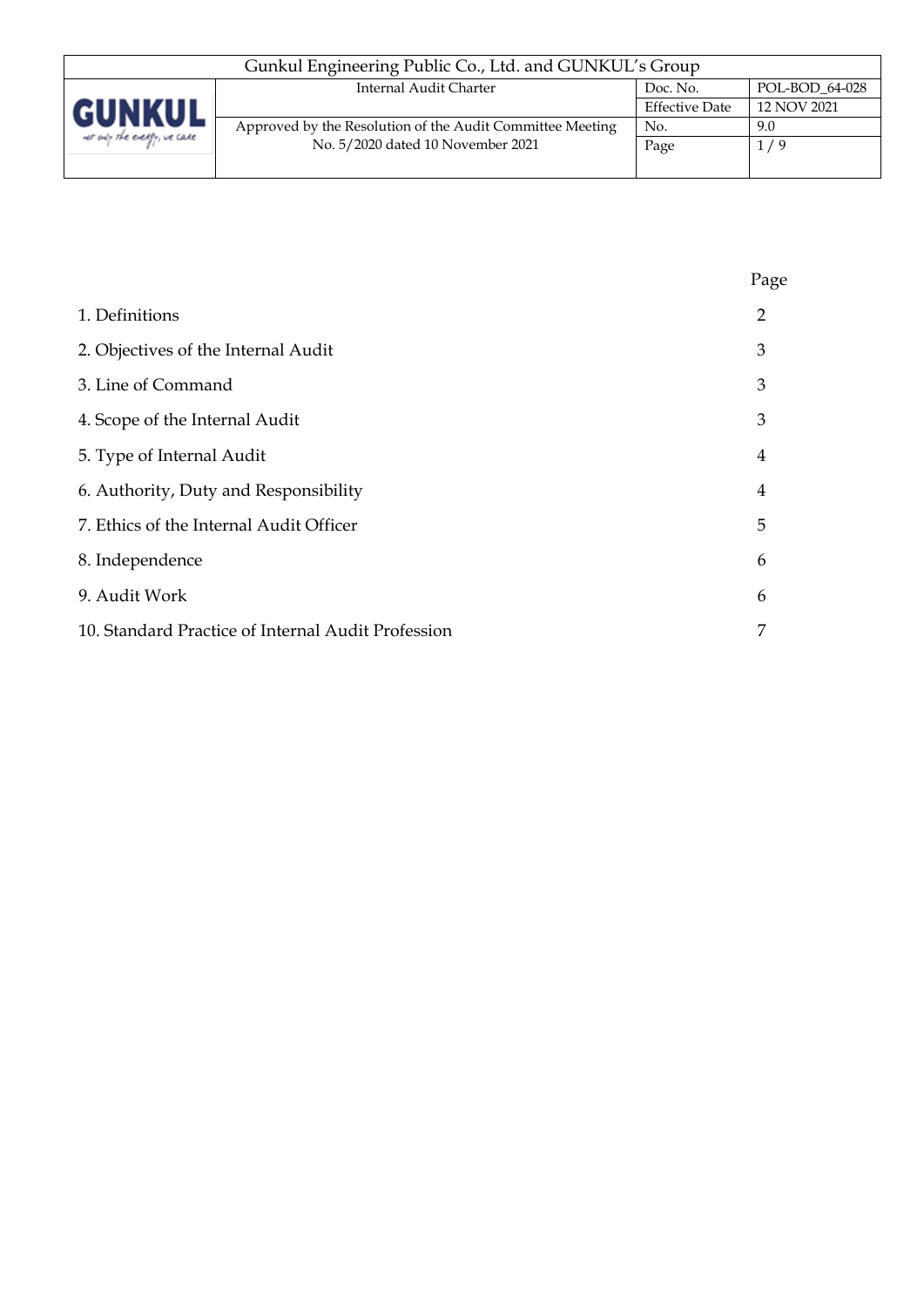| Gunkul Engineering Public Co., Ltd. and GUNKUL's Group |                                                           |                       |                |  |  |
|--------------------------------------------------------|-----------------------------------------------------------|-----------------------|----------------|--|--|
| <b>GUNKUL</b><br>not only the every, we care           | Internal Audit Charter                                    | Doc. No.              | POL-BOD 64-028 |  |  |
|                                                        |                                                           | <b>Effective Date</b> | 12 NOV 2021    |  |  |
|                                                        | Approved by the Resolution of the Audit Committee Meeting | No.                   | 9.0            |  |  |
|                                                        | No. 5/2020 dated 10 November 2021                         | Page                  | 2/9            |  |  |
|                                                        |                                                           |                       |                |  |  |

|                           | 1. Definitions                   |                                                            |
|---------------------------|----------------------------------|------------------------------------------------------------|
|                           | "Company"                        | means Gunkul Engineering Public Co., Ltd.                  |
|                           | "Audit Committee"                | means the audit committee of Gunkul Engineering Public     |
|                           |                                  | Co., Ltd.                                                  |
|                           | "Executive"                      | means the person who takes the office of the deputy        |
|                           |                                  | supervisor or upper of Gunkul Engineering Public           |
|                           |                                  | Co., Ltd. and its corporate group                          |
|                           | "Audited Unit"                   | means the unit in accordance with the organization         |
|                           |                                  | structure of the company that is being audited             |
| "Internal Audit Division" |                                  | means the internal audit office of Gunkul Engineering      |
|                           |                                  | Public Co., Ltd.                                           |
|                           | "Internal Audit Officer"         | means the officers under the supervision of the internal   |
|                           |                                  | audit office responsible for the internal audit work       |
|                           | "Chief of Internal Audit Office" | means the person responsible for the internal audit office |
|                           |                                  | of Gunkul Engineering Public Co., Ltd.                     |
|                           | "Internal Audit"                 | means the review of the management and operation in the    |
|                           |                                  | audited unit for assurance services and consulting         |
|                           |                                  | services fairly and independently to enhance value and     |
|                           |                                  | overall improvement of the organization                    |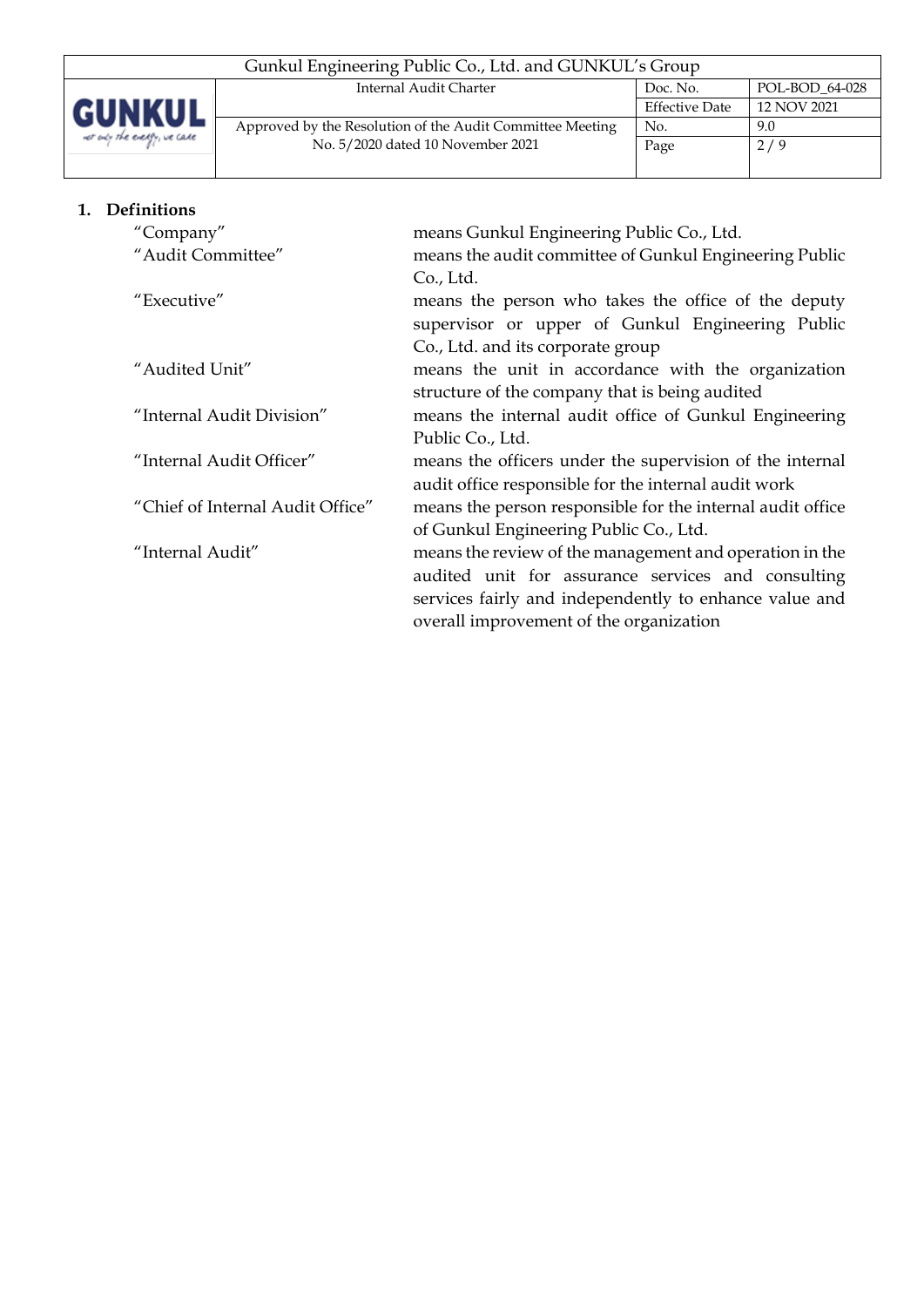| Gunkul Engineering Public Co., Ltd. and GUNKUL's Group |                                                           |                       |                |  |
|--------------------------------------------------------|-----------------------------------------------------------|-----------------------|----------------|--|
|                                                        | Internal Audit Charter                                    | Doc. No.              | POL-BOD 64-028 |  |
| <b>GUNKUL</b><br>for only the every, we care           |                                                           | <b>Effective Date</b> | 12 NOV 2021    |  |
|                                                        | Approved by the Resolution of the Audit Committee Meeting | No.                   | 9.0            |  |
|                                                        | No. 5/2020 dated 10 November 2021                         | Page                  | 3/9            |  |
|                                                        |                                                           |                       |                |  |

This charter is arranged to communicate with the Audit Committee, the executives of the organization, the management of the unit and the operators to understand the internal audit, its objectives, scope, authority, duty and responsibility of the internal audit and to enhance understanding and cooperation between units for the overall interest and value added to the organization in compliance with the professional standards on internal audit and this charter is required to be reviewed at least once a year.

## **2. Objectives of the Internal Audit**

- 1. To emphasize on review and assessment on sufficiency of the internal control system of the working process in the company with recommendations and advice beneficial to the operation process of the company in every level to perform the duty effectively and to enhance good corporate governance.
- 2. To reasonably ensure that the impacts of critical risks have been determined and assessed and have led to the proper internal control system with savings and maximization of resources employed in accordance with the policies and targets of the company.

### **3. Line of Command**

The line of command in the internal audit office is to report to the Audit Committee and the internal audit office is required to be independent so the internal audit officers will report to the highest executive in the internal audit office and the highest executive of the internal audit office shall submit the annual audit plan and report on the internal audit work to the audit committee. The reports related to the management in the internal audit office shall be submitted to the chairman of the executive committee and the chief executive officer.

#### **4. Scope of the Internal Audit**

The scope of the internal audit means the tests and assessment on sufficiency and efficiency of the internal control system of the organization and quality of the work performed in every activity in the organization with focus on prevention and correction of loss or damage rather than after the incident has incurred (detection and investigation). Thus the internal audit officer is required to perform the following works.

- 1. To review and report on reliability and completeness of financial information, operation and methods employed to make decision and measurement.
- 2. To review the system which has significant impact on the operation and to report whether the policies, plans and regulations, including related laws have been complied.
- 3. To review whether retention of assets is appropriate and test whether the assets are in existence
- 4. To assess whether the resources of the company have been efficiently utilized for the maximum benefit
- 5. To review that the operation or plan in compliance with the objectives and targets prepared and the work is undertaken in accordance with the plan prepared.
- 6. Review the compliance within the organization.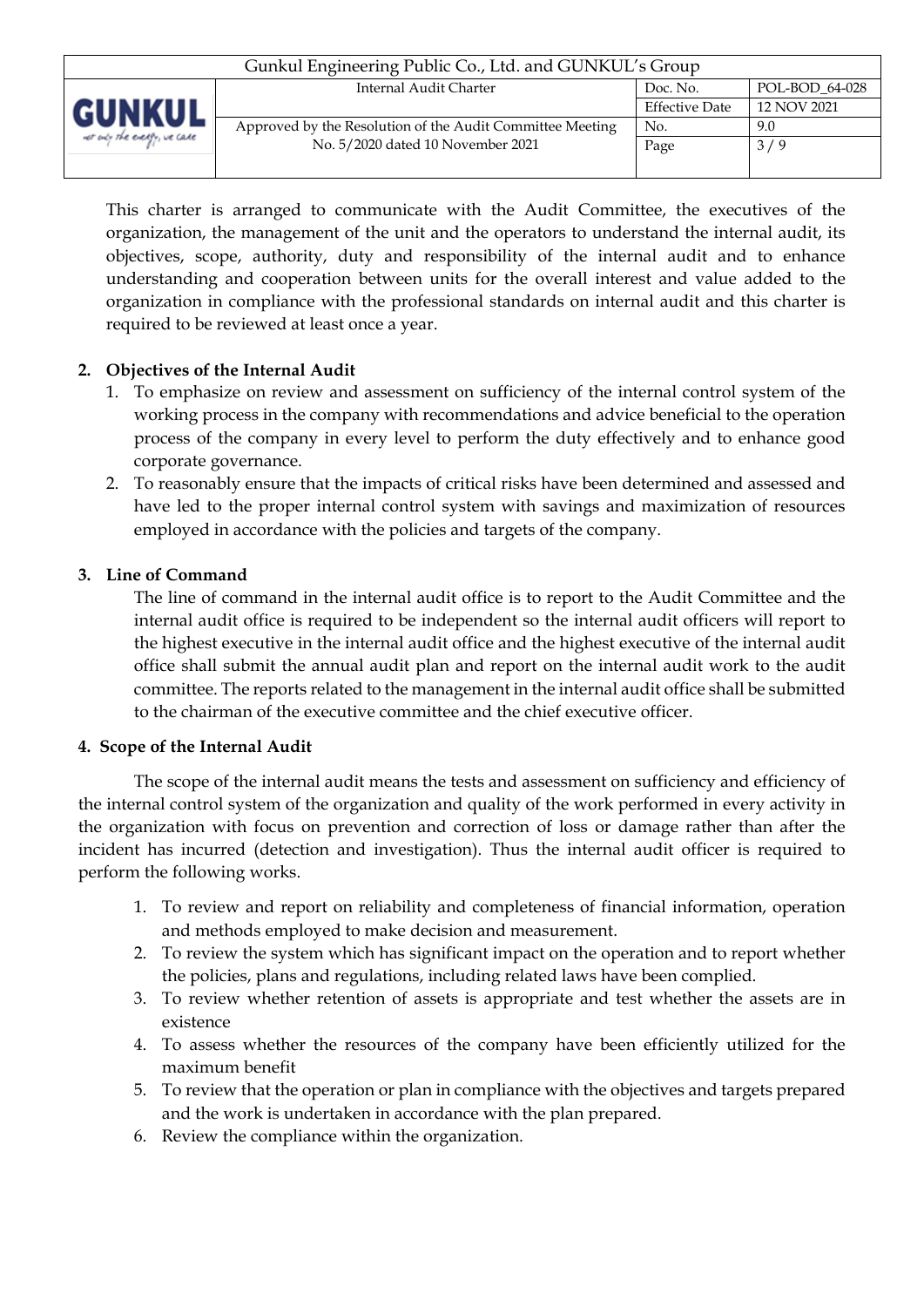| Gunkul Engineering Public Co., Ltd. and GUNKUL's Group |                                                           |                       |                |  |  |
|--------------------------------------------------------|-----------------------------------------------------------|-----------------------|----------------|--|--|
|                                                        | Internal Audit Charter                                    | Doc. No.              | POL-BOD 64-028 |  |  |
| GUNKUL<br>for only the every, we care                  |                                                           | <b>Effective Date</b> | 12 NOV 2021    |  |  |
|                                                        | Approved by the Resolution of the Audit Committee Meeting | No.                   | 9.0            |  |  |
|                                                        | No. 5/2020 dated 10 November 2021                         | Page                  | 4/9            |  |  |
|                                                        |                                                           |                       |                |  |  |

# **5. Type of Internal Audit**

- 1. Performance audit in accordance with the plans and projects of the audited units whether it is in accordance with the objectives and targets or standards provided with efficiency, effectiveness and savings while the outputs and outcomes are in accordance with the objectives and targets based on the suitable index with consideration on sufficiency and efficiency of the activities, risk management and internal control of the audited units.
- 2. Financial audit is arranged to ensure accuracy and reliability of financial and accounting information and figures and financial report covering safeguard of assets and assessment of adequacy of the internal control system of various systems to ensure that the information recorded in the books, reports, registers and documents is correct and complete and verifiable or sufficient for prevention of damage or loss of assets.
- 3. Compliance audit is arranged to examine various audit units in the organization whether they are in compliance with the requirements both internal and external organization such as laws, regulations, orders standards, policies, plans and methods provided in accordance with the resolutions of the board of directors of the company.
- 4. Information technology audit is prepared to ensure accuracy and reliability of the working system and information through computer processing and access to the information with improvement, amendment and maintenance of data security including cyber security.
- 5. Management audit is arranged to examine the management work of the audited units whether there is any management system related to planning, control, assessment and operation related to budget management, financial management, supplies and assets management, including other management suitable and compliance with the tasks of the company in accordance with the management principle and good governance principle on reliability, responsibility, fairness and transparency
- 6. Special audit related to the internal audit assigned by the board of directors of the company and the audit committee in addition to those provided in the annual audit plan such as doubt of fraud or misconduct, illegal act and the examination will be made for preliminary data to support the decision of those directly involved.

### **6. Authority, Duty and Responsibility**

- 1. The internal audit office has a duty to examine the work of every unit within the corporate group and has the authority to access data, documents, assets and officers related to the audit work.
- 2. The internal audit office has no authority to determine the policies, working methods and internal control system or to modify the internal control system as such duty is the responsibility of the related executives but the internal audit officer has a duty to provide advice only.
- 3. To determine the internal audit targets, directions, tasks, scope and guidelines to support the management and operation of the corporate group in compliance with the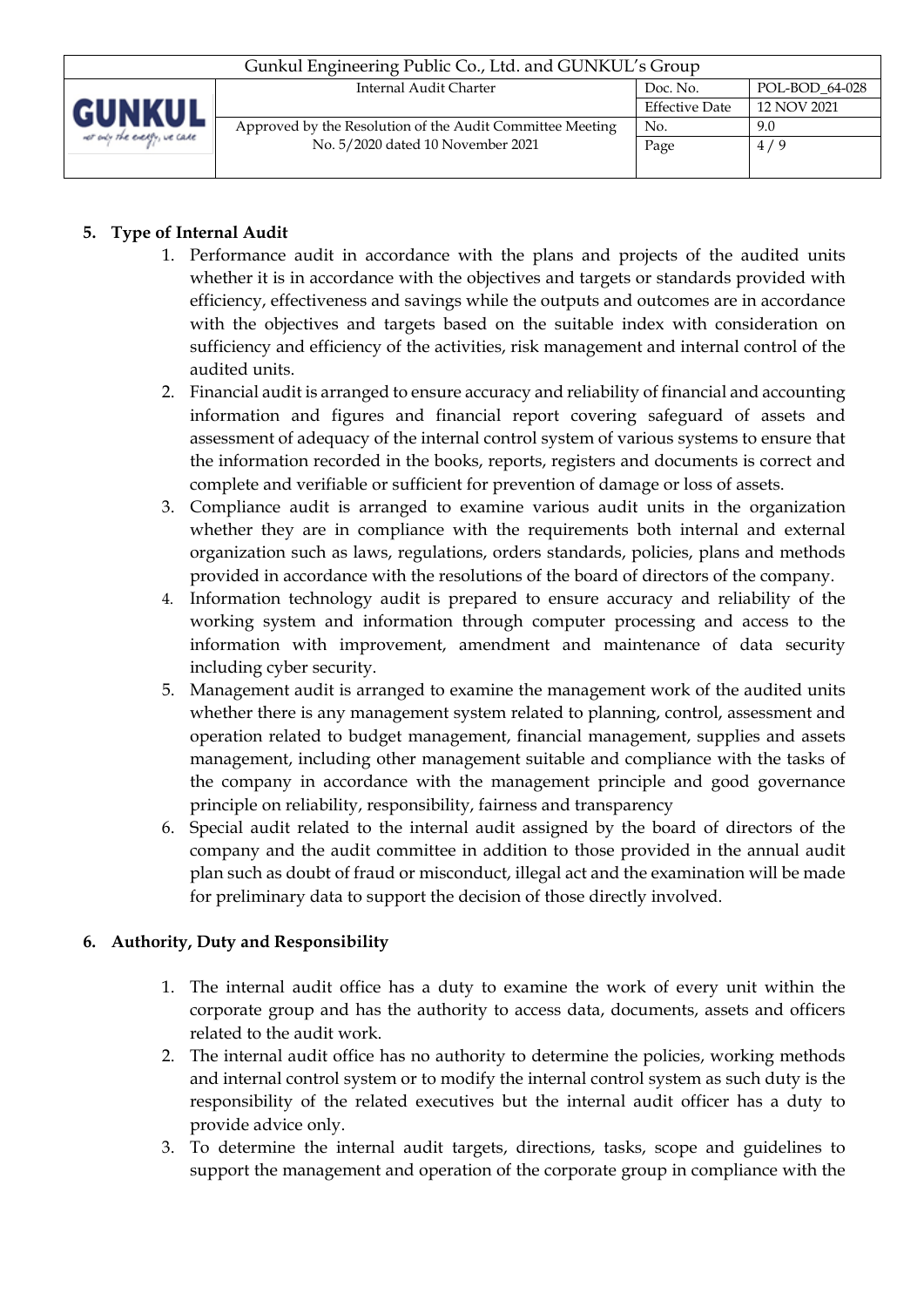| Gunkul Engineering Public Co., Ltd. and GUNKUL's Group |                                                           |                       |                |  |
|--------------------------------------------------------|-----------------------------------------------------------|-----------------------|----------------|--|
|                                                        | Internal Audit Charter                                    | Doc. No.              | POL-BOD 64-028 |  |
| GUNKUL<br>net only the energy, we care                 |                                                           | <b>Effective Date</b> | 12 NOV 2021    |  |
|                                                        | Approved by the Resolution of the Audit Committee Meeting | No.                   | 9.0            |  |
|                                                        | No. 5/2020 dated 10 November 2021                         | Page                  | 5/9            |  |
|                                                        |                                                           |                       |                |  |

mission, task, target and policy of the company and recommendation or comment of the audit committee, including the budget system of the company.

- 4. To assess the risk management system and sufficiency of the internal control system of the audited unit, including the related information technology system to provide the suitable and meticulous internal control measures and risk management and to add value and improvement to the operation of the audited unit such as improvement to the working process to maximize the use of limited resources.
- 5. To examine the company on compliance with anti-corruption policy efficiently and to prepare the audit plan covering the process which is prone to corruption to ensure that the internal control of the company is efficient and to promote and create awareness of risk assessment, creation of preventive and examination system.
- 6. To report the audit outcome in accordance with the facts, including other key risk factors, including recommendations and guidelines on practical improvements and correction to the audit committee.
- 7. To coordinate with the audited unit so the management of the audited unit is able to participate in providing information and recommendations beneficial to the audit work, and to monitor the audit outcome, provide advice and recommendation to the management of the audited unite for improvement and correction of the audited unit in accordance with the recommendations in the audit report of the internal audit officer. Therefore, the management will have better quality and there is improvement in the working process continuously and efficiently.
- 8. Consulting Service, It is generally available upon request from a service provider. The nature and scope of the consultation depends on the agreement with the client. In providing consulting services, the internal auditor must take appropriate professional precautions in performing the advisory work, should maintain integrity and do not take responsibility as an executive or decision maker.

# **7. Ethics of the Internal Audit Officers**

- 1. Integrity
	- To perform its duty with integrity, diligence and responsibility
	- To comply with the laws and make disclosure in accordance with the legal and professional requirements
	- To respect and support the legitimate objectives and ethical principle of the organization
- 2. Objectivity
	- To collect information, assess the related conditions without any prejudice and not to participate in the negative activity and relationship
	- Not to accept any consideration in deterrent or with possible deterrence to the decision of those in the professional practice
- 3. Confidentiality
	- To respect value and right of the owner of the information received and not to disclose the information without suitable authority and duty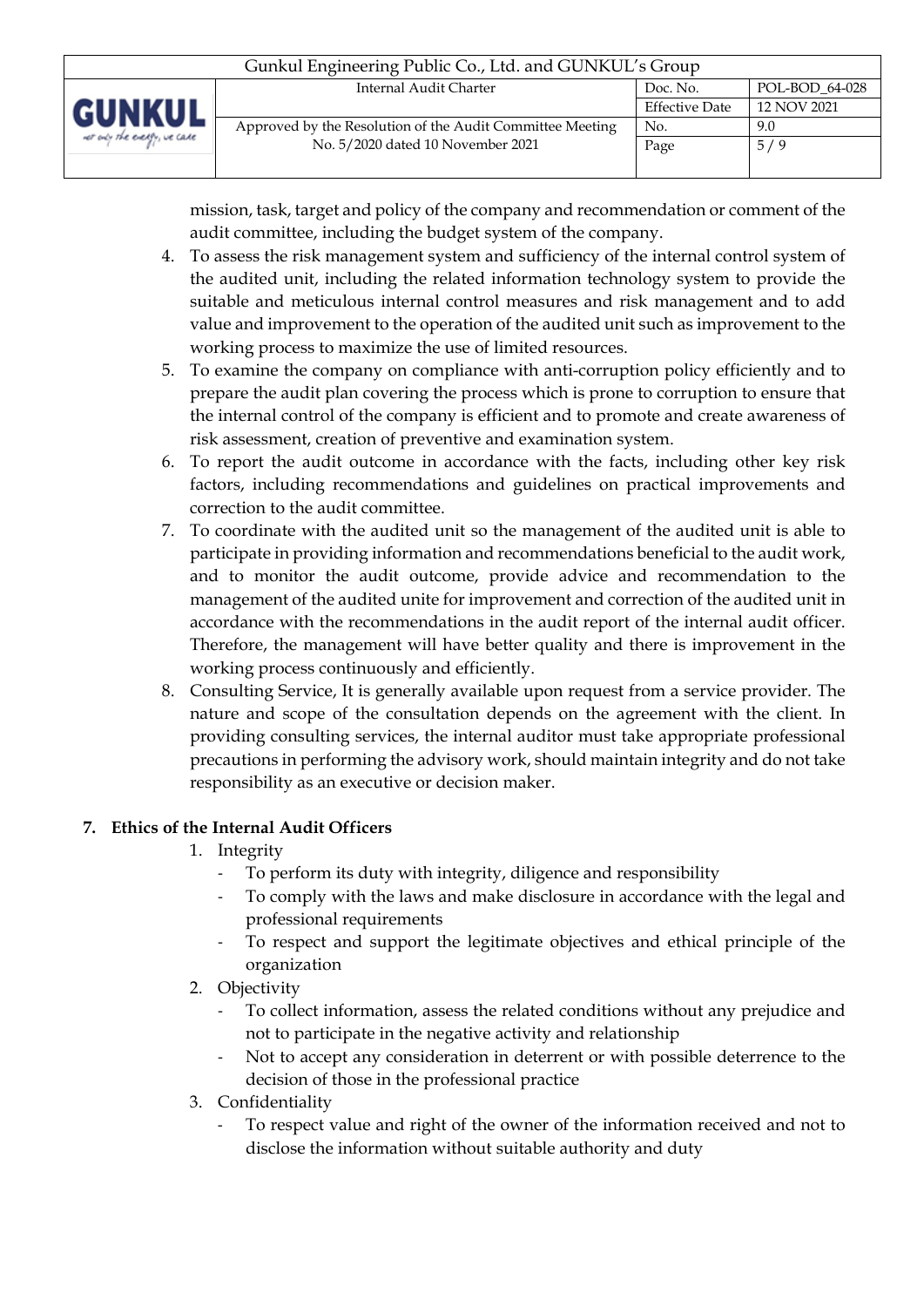| Gunkul Engineering Public Co., Ltd. and GUNKUL's Group |                                                           |                       |                |  |
|--------------------------------------------------------|-----------------------------------------------------------|-----------------------|----------------|--|
|                                                        | Internal Audit Charter                                    | Doc. No.              | POL-BOD 64-028 |  |
| <b>GUNKUL</b>                                          |                                                           | <b>Effective Date</b> | 12 NOV 2021    |  |
|                                                        | Approved by the Resolution of the Audit Committee Meeting | No.                   | 9.0            |  |
| net only the energy, we care                           | No. 5/2020 dated 10 November 2021                         | Page                  | 6/9            |  |
|                                                        |                                                           |                       |                |  |

- To be careful in use of information and to protect the information acquired during the duty is being performed
- Not to use the information acquired for personal gain or for any purpose in conflict with the laws or the objectives of the organization
- 4. Competency
	- To perform the duty with competence, skill and experience necessary to undertake the audit work
	- To mainly perform the audit work in accordance with the International standards for Professional Practice of internal auditing
	- To develop skill, effectiveness and quality of the audit work continuously

### **8. Independence**

- 1. The internal audit office is required to report the internal audit outcome to the audit committee and report the other management work of the audited unit to the chairman of the executive committee and the chief executive officer.
- 2. The internal audit office is independent from the other business which is not the duty of the internal audit office and the internal audit officer is independent to express his opinion, make a report with objectivity in accordance with the internal audit professional standards
- 3. The internal audit officer is required to disclose details of the impacts on independence, objectivity and disclosure on the conflict of interest to the chief of the internal audit office

### **9. Audit Work**

- 1. The internal audit officer is required to perform his duty with independence, objectivity, integrity, proficiency and care like a professional practitioner, human relationship and skill in contact and communication, good attitude towards colleagues and the audited unit and selfresponsibility for continued education to ensure sufficient knowledge and competency.
- 2. To examine the other units in the organization of the company periodically to ensure that the plans, polices, targets and objectives of the company as well as related regulations and laws have been complied
- 3. When the audit work is completed, the internal audit officer is required to arrange a meeting to close the audit work together with the management of the audited unit (exit conference) for clarification and discussion and exchange of views related to the facts found and the improvement and corrective measures before it is presented in the audit report.
- 4. The audit report is required to be made in writing with explanation on objectives, audit scope, facts found and opinion and recommendation for improvements and corrections. Sometimes if the finding has an impact on the organization and is urgent, the internal audit officer may make a verbal report or submit a partial report so the audit committee or the executive director or the audited unit has an opportunity to learn and make an order for correction before loss will further enlarge.
- 5. The internal audit officer is required to monitor and follow up the progress of the work undertaken in accordance with the recommendations in the audit report and to contact and coordinate with the audited unit and to provide advice for correct improvement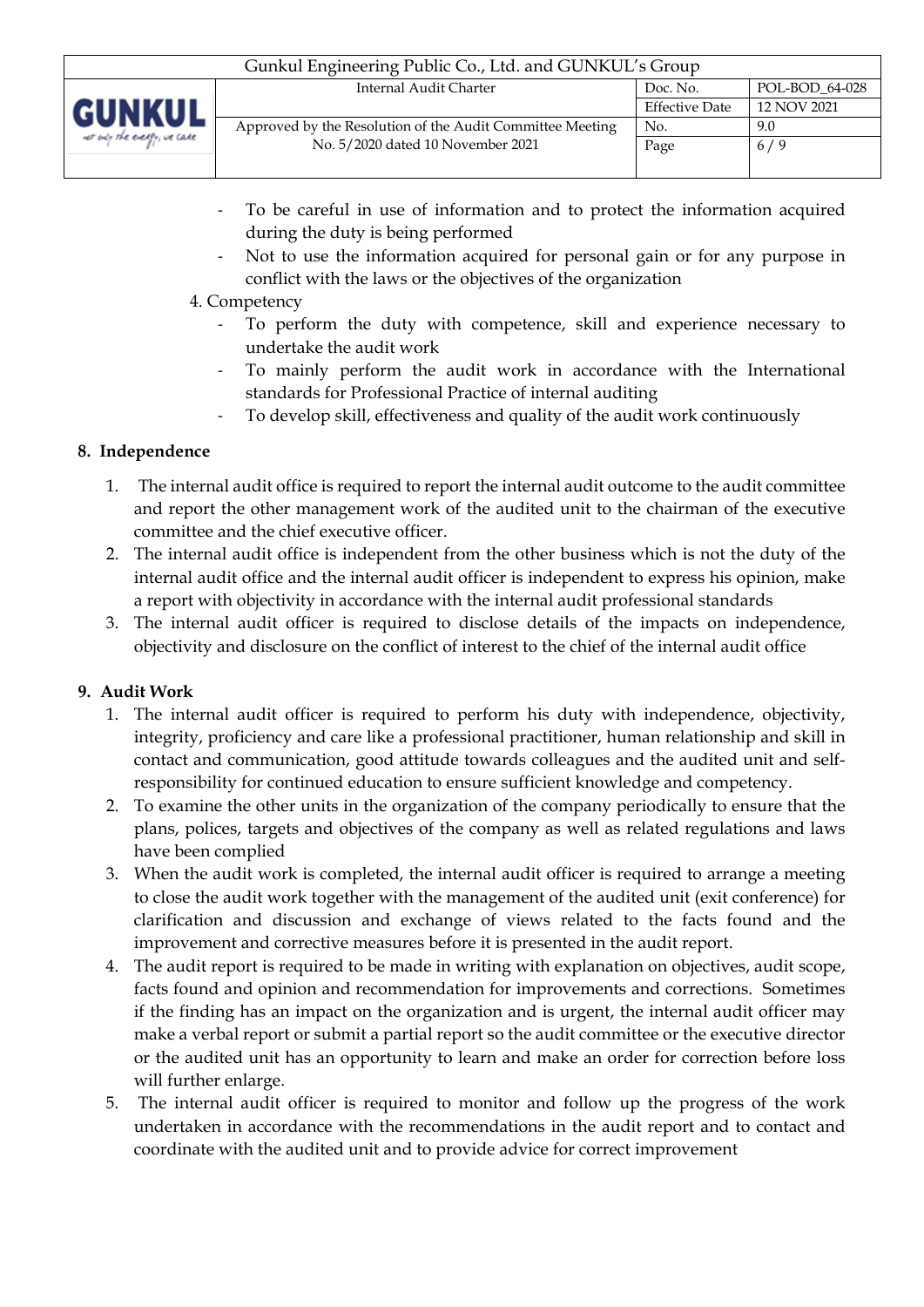| Gunkul Engineering Public Co., Ltd. and GUNKUL's Group |                                                           |                       |                |  |
|--------------------------------------------------------|-----------------------------------------------------------|-----------------------|----------------|--|
|                                                        | Internal Audit Charter                                    | Doc. No.              | POL-BOD 64-028 |  |
| <b>GUNKUL</b>                                          |                                                           | <b>Effective Date</b> | 12 NOV 2021    |  |
|                                                        | Approved by the Resolution of the Audit Committee Meeting | No.                   | 9.0            |  |
| not only the every, we care                            | No. 5/2020 dated 10 November 2021                         | Page                  | 7/9            |  |
|                                                        |                                                           |                       |                |  |

6. The chief of the internal audit office is required to develop its personnel undertaking the audit work to ensure sufficient competency and experience to examine the matters.

## **10. Standard Practice of Internal Audit Profession**

The work of the internal audit office in the company shall be undertaken in accordance with the internal audit manual prepared as a standard guideline and in compliance with the internal audit professional standard provided by the Association of Internal Auditor of Thailand.

The internal audit charter No. POL-BOD 64-003 dated 1 March 2021 is revoked and replaced with this internal audit charter.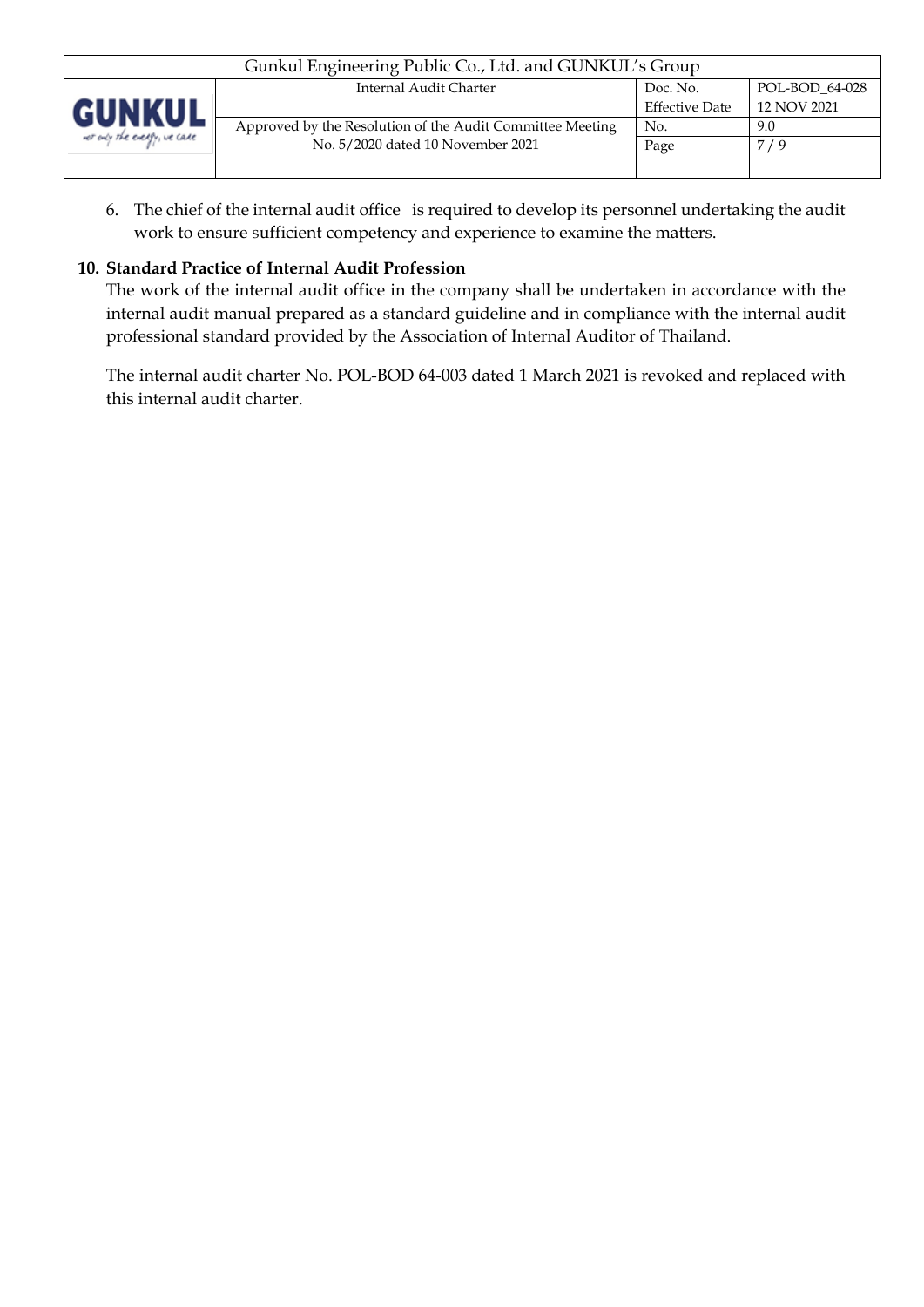

| Gunkul Engineering Public Co., Ltd. and GUNKUL's Group    |                       |                |  |  |
|-----------------------------------------------------------|-----------------------|----------------|--|--|
| Internal Audit Charter                                    | Doc. No.              | POL-BOD 64-028 |  |  |
|                                                           | <b>Effective Date</b> | 12 NOV 2021    |  |  |
| Approved by the Resolution of the Audit Committee Meeting | No.                   | 9.0            |  |  |
| No. 5/2020 dated 10 November 2021                         | Page                  | 8/9            |  |  |
|                                                           |                       |                |  |  |

# **Record of Amendment**

| Document   | No./Amendment | Date        | Amended          | <b>Reason for</b>  | <b>Revocation Date</b> |
|------------|---------------|-------------|------------------|--------------------|------------------------|
| No.        | No.           |             | <b>Statement</b> | Amendment          |                        |
| IA12/2551  | 1.0           | 27 OCT 2008 | Revision         | To comply with     | 22 FEB 2014            |
|            |               |             |                  | the concept of the |                        |
|            |               |             |                  | supervision        |                        |
|            |               |             |                  | agency and the     |                        |
|            |               |             |                  | current operation  |                        |
| IA63/2557  | 2.0           | 22 FEB 2014 | Reviewed         | To comply with     | 4 JAN 2016             |
|            |               |             |                  | the concept of the |                        |
|            |               |             |                  | supervision        |                        |
|            |               |             |                  | agency and the     |                        |
|            |               |             |                  | current operation  |                        |
| IA83/2559  | 3.0           | 4 JAN 2016  | Reviewed         | To comply with     | 22 NOV 2016            |
|            |               |             |                  | the concept of the |                        |
|            |               |             |                  | supervision        |                        |
|            |               |             |                  | agency and the     |                        |
|            |               |             |                  | current operation  |                        |
| <b>OMD</b> | 4.0           | 22 NOV 2016 | Reviewed         | To comply with     | 25 DEC 2017            |
| 2559/08    |               |             |                  | the concept of the |                        |
|            |               |             |                  | supervision        |                        |
|            |               |             |                  | agency and the     |                        |
|            |               |             |                  | current operation  |                        |
| <b>OMD</b> | 5.0           | 25 DEC 2017 | Reviewed         | To comply with     | 25 FEB 2019            |
| 2560/06    |               |             |                  | the concept of the |                        |
|            |               |             |                  | supervision        |                        |
|            |               |             |                  | agency and the     |                        |
|            |               |             |                  | current operation  |                        |
| <b>OMD</b> | 6.0           | 25 FEB 2019 | Reviewed         | To comply with     | 2 MAR 2020             |
| 2562/02    |               |             |                  | the concept of the |                        |
|            |               |             |                  | supervision        |                        |
|            |               |             |                  | agency and the     |                        |
|            |               |             |                  | current operation  |                        |
| <b>OMD</b> | 7.0           | 2 MAR 2020  | Reviewed         | To comply with     | 1 MAR 2021             |
| 2563/03    |               |             |                  | the concept of the |                        |
|            |               |             |                  | supervision        |                        |
|            |               |             |                  | agency and the     |                        |
|            |               |             |                  | current operation  |                        |
| POL-BOD    | 8.0           | 1 MAR 2021  | Reviewed         | To comply with     | 12 NOV 2021            |
| 64-003     |               |             |                  | the concept of     |                        |
|            |               |             |                  | the supervision    |                        |
|            |               |             |                  | agency and the     |                        |
|            |               |             |                  | current            |                        |
|            |               |             |                  |                    |                        |
|            |               |             |                  | operation          |                        |
|            |               |             |                  |                    |                        |